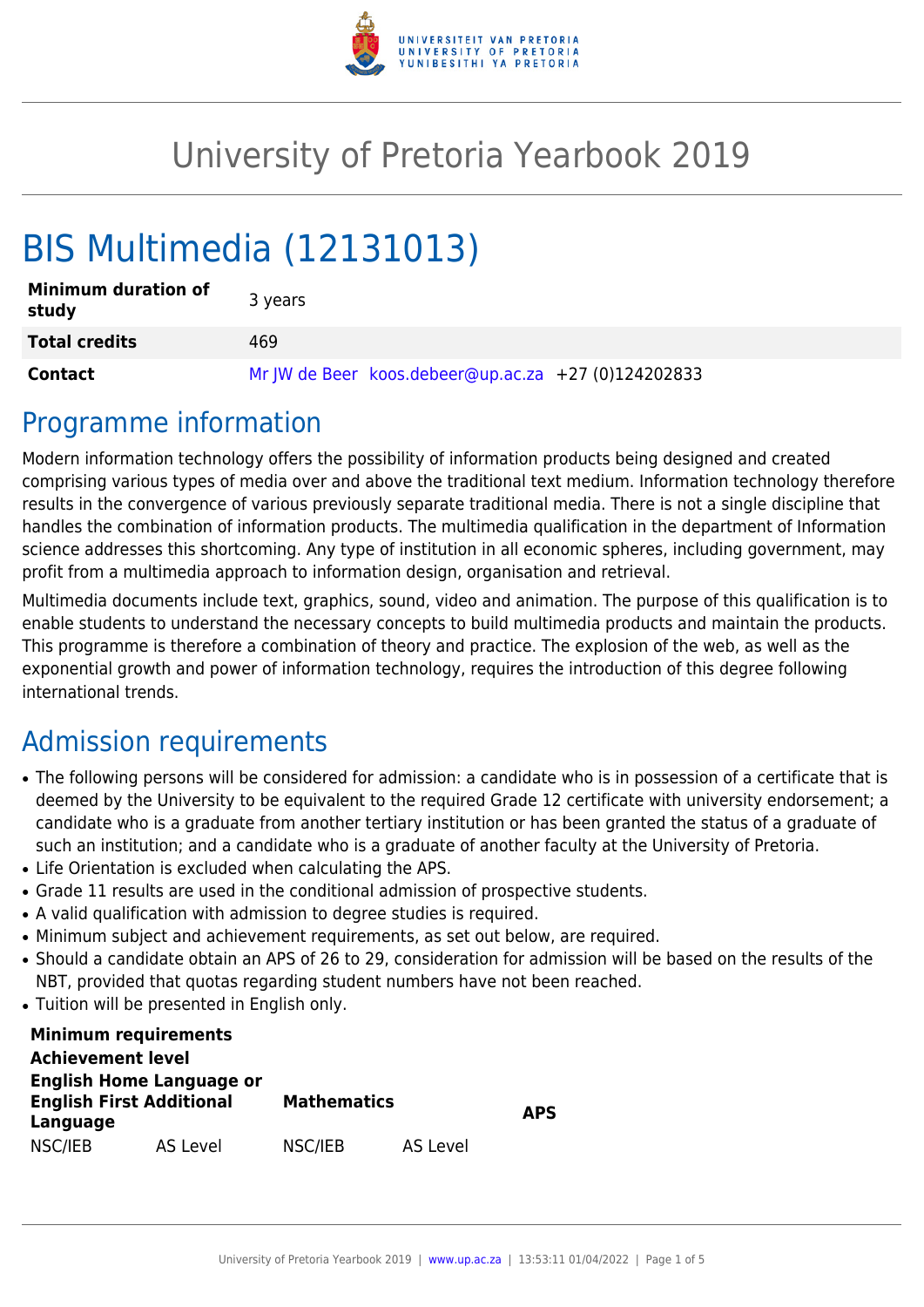

#### 4 D 5 C **30 (26 - 29 admission based on the NBT)**

\* Cambridge A level candidates who obtained at least a D in the required subjects, will be considered for admission. International Baccalaureate (IB) HL candidates who obtained at least a 4 in the required subjects, will be considered for admission.

### Other programme-specific information

#### **Please Note:**

The semester in which these modules are offered may vary from year to year.

Students who wish to continue with a BScHons (CS) should consult the Computer Science department for the correct admission requirements to the degree. COS 301 and three COS electives are compulsory admission requirements for BScHons (CS).

### Pass with distinction

A degree (undergraduate) in the School of IT is conferred with distinction on a student who did not repeat any module of his/her final year, obtained a weighted average of at least 75% in all the prescribed modules for the final year, provided that a subminimum of 65% is obtained in each of these modules and provided that the degree is completed in the prescribed minimum period of time. Ad hoc cases will be considered by the Dean, in consultation with the relevant head of department.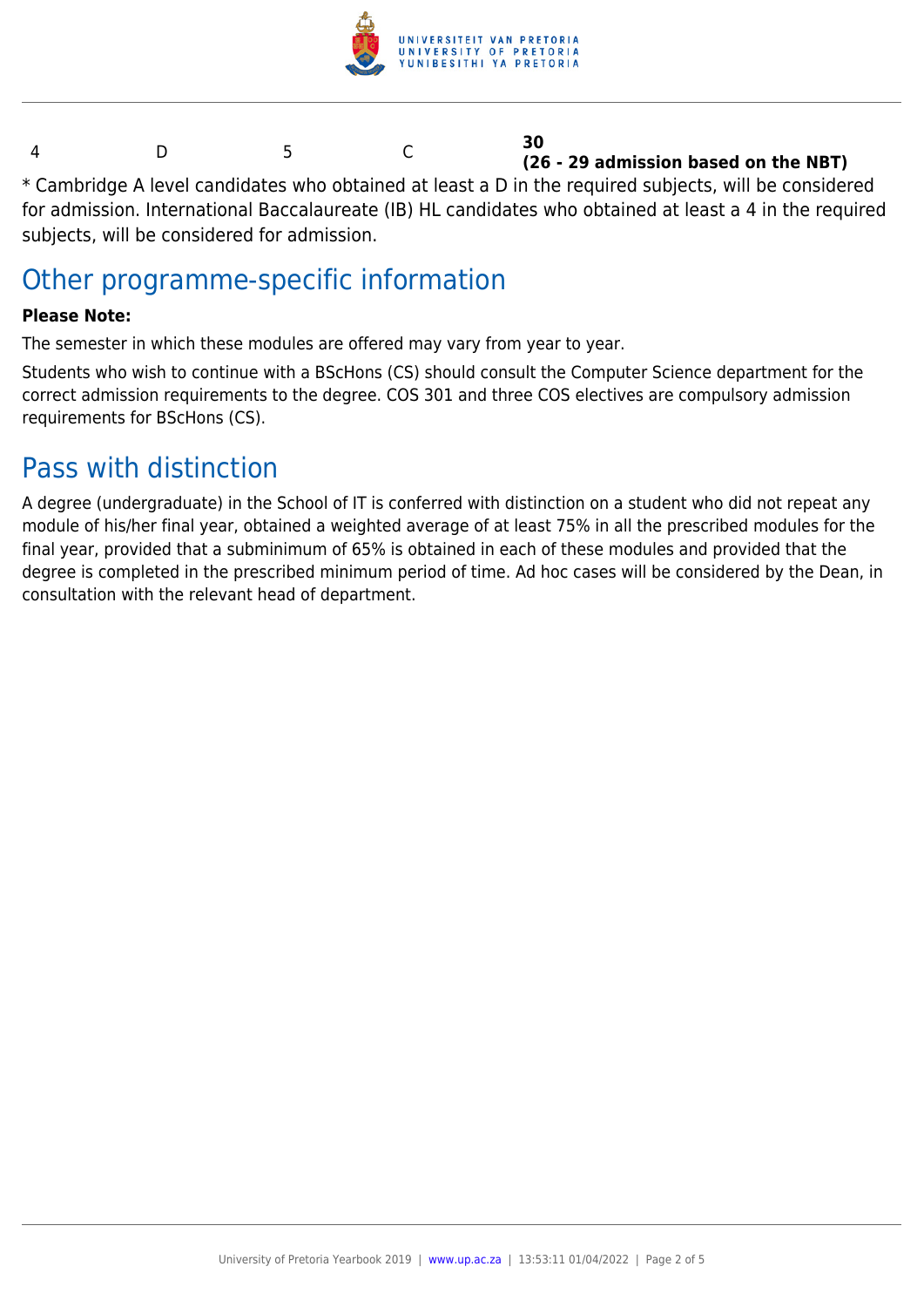

### Curriculum: Year 1

**Minimum credits: 144**

### **Fundamental modules**

[Academic information management 101](https://www.up.ac.za/yearbooks/2019/modules/view/AIM 101) (AIM 101) - Credits: 6.00 [Academic information management 111](https://www.up.ac.za/yearbooks/2019/modules/view/AIM 111) (AIM 111) - Credits: 4.00 [Academic information management 121](https://www.up.ac.za/yearbooks/2019/modules/view/AIM 121) (AIM 121) - Credits: 4.00 [Academic literacy for Information Technology 121](https://www.up.ac.za/yearbooks/2019/modules/view/ALL 121) (ALL 121) - Credits: 6.00 [Academic orientation 112](https://www.up.ac.za/yearbooks/2019/modules/view/UPO 112) (UPO 112) - Credits: 0.00

#### **Core modules**

[Program design: Introduction 110](https://www.up.ac.za/yearbooks/2019/modules/view/COS 110) (COS 110) - Credits: 16.00 [Operating systems 122](https://www.up.ac.za/yearbooks/2019/modules/view/COS 122) (COS 122) - Credits: 16.00 [Imperative programming 132](https://www.up.ac.za/yearbooks/2019/modules/view/COS 132) (COS 132) - Credits: 16.00 [Introduction to computer science 151](https://www.up.ac.za/yearbooks/2019/modules/view/COS 151) (COS 151) - Credits: 8.00 [Multimedia 110](https://www.up.ac.za/yearbooks/2019/modules/view/IMY 110) (IMY 110) - Credits: 12.00 [Multimedia 120](https://www.up.ac.za/yearbooks/2019/modules/view/IMY 120) (IMY 120) - Credits: 12.00 [Information science 110](https://www.up.ac.za/yearbooks/2019/modules/view/INL 110) (INL 110) - Credits: 12.00 [Information science 120](https://www.up.ac.za/yearbooks/2019/modules/view/INL 120) (INL 120) - Credits: 12.00 [Information science 140](https://www.up.ac.za/yearbooks/2019/modules/view/INL 140) (INL 140) - Credits: 12.00 [Visual design \(1\) 102](https://www.up.ac.za/yearbooks/2019/modules/view/VIO 102) (VIO 102) - Credits: 16.00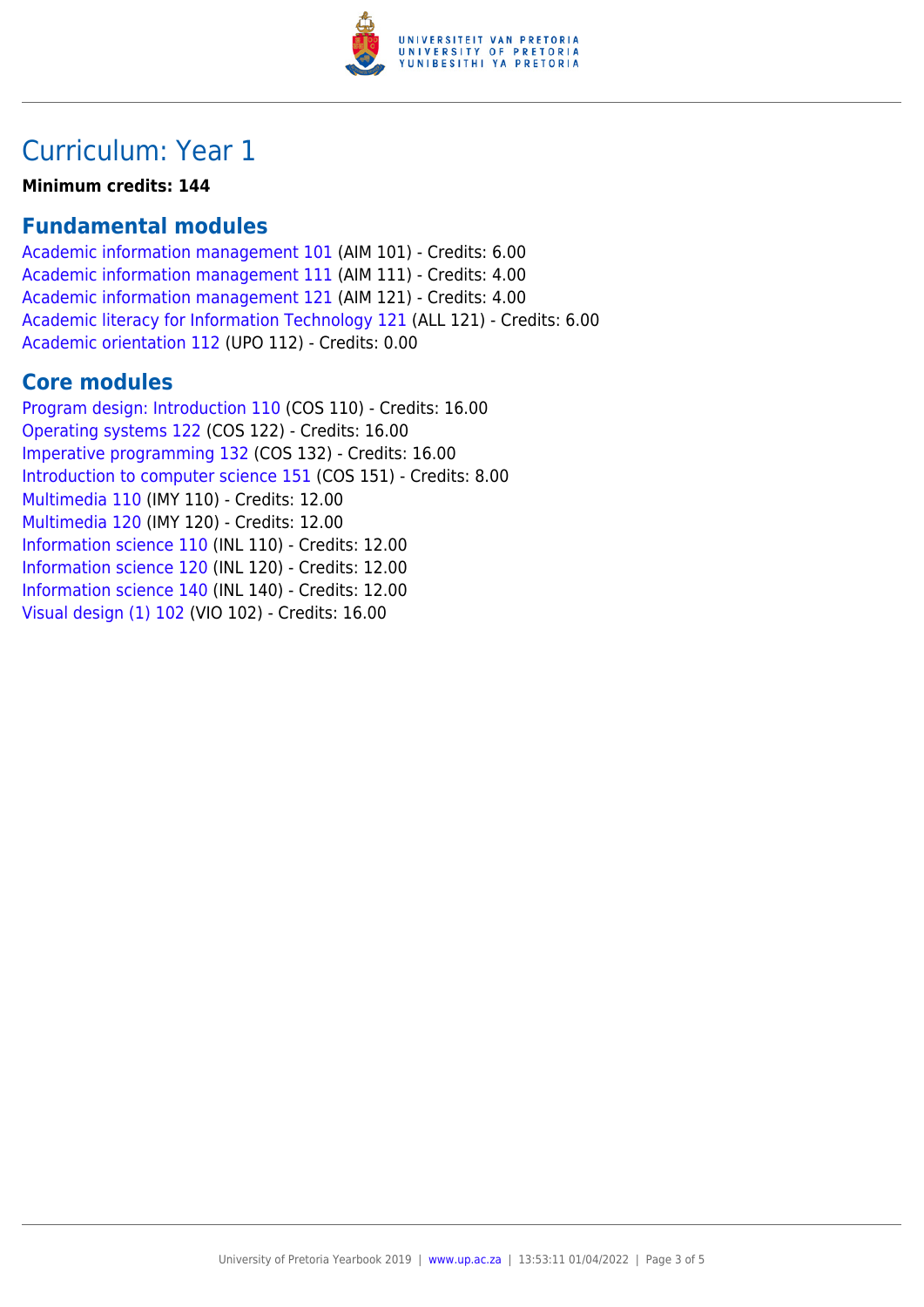

### Curriculum: Year 2

#### **Minimum credits: 184**

### **Fundamental modules**

[Community-based project 202](https://www.up.ac.za/yearbooks/2019/modules/view/JCP 202) (JCP 202) - Credits: 8.00

### **Core modules**

[Data structures and algorithms 212](https://www.up.ac.za/yearbooks/2019/modules/view/COS 212) (COS 212) - Credits: 16.00 [Software modelling 214](https://www.up.ac.za/yearbooks/2019/modules/view/COS 214) (COS 214) - Credits: 16.00 [Netcentric computer systems 216](https://www.up.ac.za/yearbooks/2019/modules/view/COS 216) (COS 216) - Credits: 16.00 [Concurrent systems 226](https://www.up.ac.za/yearbooks/2019/modules/view/COS 226) (COS 226) - Credits: 16.00 [Computer organisation and architecture 284](https://www.up.ac.za/yearbooks/2019/modules/view/COS 284) (COS 284) - Credits: 16.00 [Multimedia 210](https://www.up.ac.za/yearbooks/2019/modules/view/IMY 210) (IMY 210) - Credits: 16.00 [Multimedia 211](https://www.up.ac.za/yearbooks/2019/modules/view/IMY 211) (IMY 211) - Credits: 20.00 [Multimedia 220](https://www.up.ac.za/yearbooks/2019/modules/view/IMY 220) (IMY 220) - Credits: 16.00 [Publishing 210](https://www.up.ac.za/yearbooks/2019/modules/view/PUB 210) (PUB 210) - Credits: 20.00 [Visual design \(2\) 202](https://www.up.ac.za/yearbooks/2019/modules/view/VIO 202) (VIO 202) - Credits: 24.00